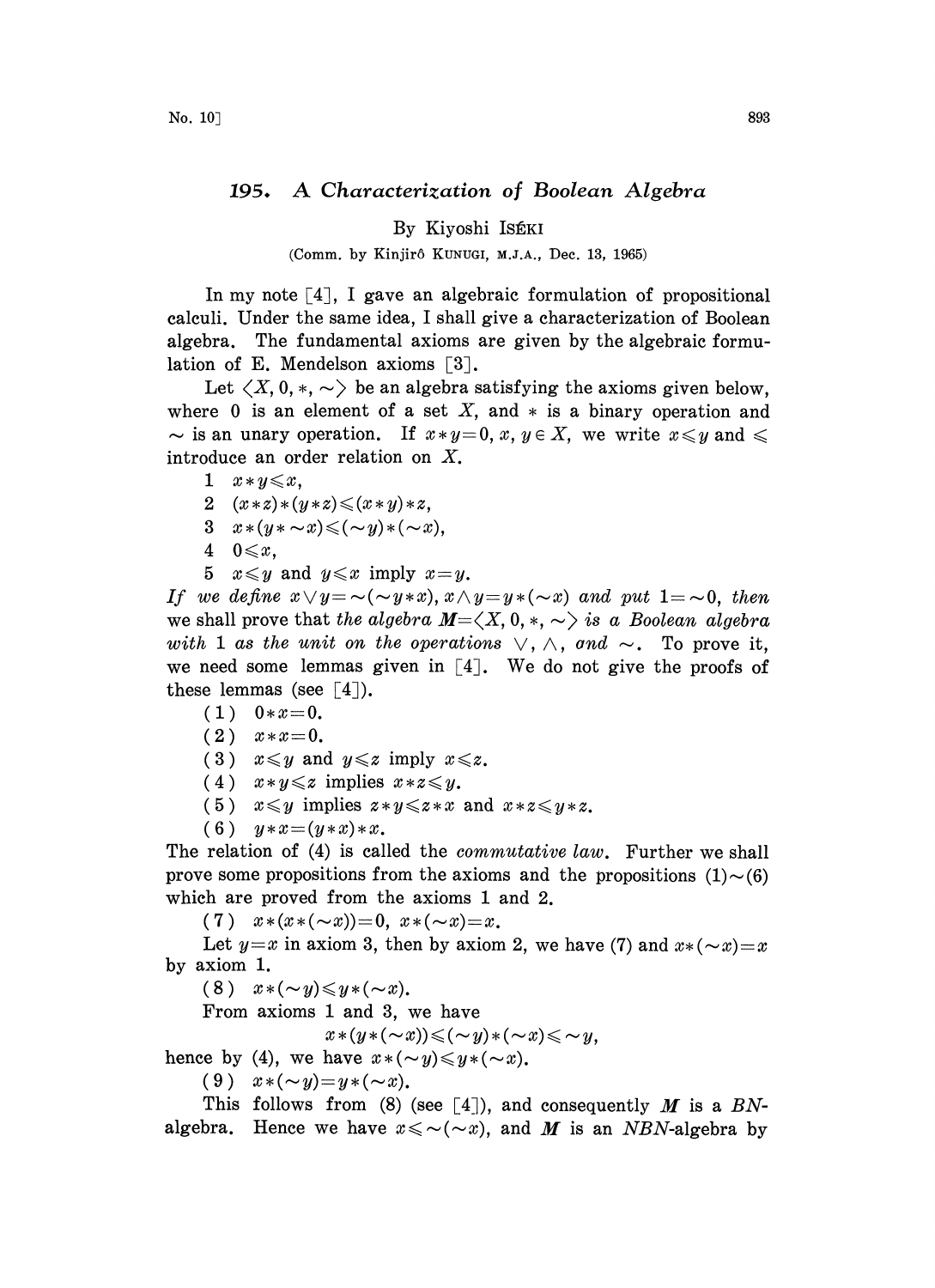theorem 4 in [4]. Hence for any  $x, y \in X$ , we have  $(\sim x) * (\sim y) \leq$  $y * x$ .

(10)  $x*(-y) \leq y, \quad x*y \leq y.$ 

By (9) and axiom 1, we have  $x*(-y)=y*(-x)\leq y$ . Next, if we apply the commutative law, then we have  $x \times y \leq (\sim y)$ .

(11)  $z * y \leq z * (x * (\sim y)).$ 

The first inequality of  $(10)$  and  $(5)$  imply  $(11)$ .

(12)  $z*(-x) \leq z*(y*x)$ .

This follows from  $y*x \leq x$  and (5).

As already noted, M is an NBN-algebra, so  $(\sim x)*({\sim} y) \leq y*x$ holds in  $M$ . Hence by (5), we have

 $(y*(x*(-y)))*(y*x){\leq}(y*(x*(-y)))*((-x)*(-y)).$ 

By axiom 3, the right side of inequality above is 0, hence we have  $y*(x*(-y)) \leq y*x.$ 

Further, by the commutative law, we have

(13)  $y*(y*x) \le x*(-y)$ .

Put  $y = -x$  in (13), then we have  $(-x)*( (-x)*x) \leq x*(-(-x))=0$ by  $x \leq \sim (\sim x)$ . Hence

(14)  $(\sim x) * ((\sim x) * x) = 0.$ 

Let  $z = \neg(\neg x)$ ,  $x = \neg(\neg x)$ , and  $y=x$  in (11), then by (14), we have (15)  $\sim$  ( $\sim$  x)  $\leq$  x.<br>On the other hand,  $x \leq \sim$  ( $\sim$  x) holds in *M*, hence

(16)  $\sim (\sim x)=x$ .

In the BN-axiom (9)  $x*(-y)=y*(-x)$ , substitute  $\sim x$  for x, then, by (16), we have  $(\sim x)*(\sim y)=y*(-(\sim x))=y*x$ . Therefore the  $B$ -axiom holds, and the  $NB$ -axiom also holds in  $M$ .

In (13), if we substitute x for y, and 0 for x, then we have  $x*(x*0) \leq 0*(-x)=0$ . Hence  $x \leq x*0$ . Axiom 1 implies  $x*0 \leq x$ , therefore we have

 $(17)$   $x * 0 = x$ .

We first verify some simple axioms of the Boolean algebra (for axioms, see  $[1]$  or  $[2]$ ). Several axioms verified are superfluous.

 $(A) \sim (\sim x)=x$ 

is proposition (16).

(B)  $x \vee y = y \vee x$ ,  $x \wedge y = y \wedge x$ are proved by  $x \vee y = \sim(\sim y * x) = \sim(\sim x * y) = y \vee x$  and  $x \wedge y = y * (\sim x) = y$  $x*(-y)=y\wedge x$ .

(C)  $x \wedge 0 = 0$ ,  $x \vee 1 = 1$ follow from  $x \wedge 0 = 0*(-x) = 0$  and  $x \vee 1 = \sim(-1*x) = \sim(0*x) = \sim 0=1$ .

(D)  $x \wedge 1 = x$ ,  $x \vee 0 = x$ are proved from  $x \wedge 1 = 1*(-x) = x*0=x$  and  $x \vee 0 = \sim(-0*x)$  $\sim((\sim x)*0) = \sim(\sim x) = x$  by using (16) and (17).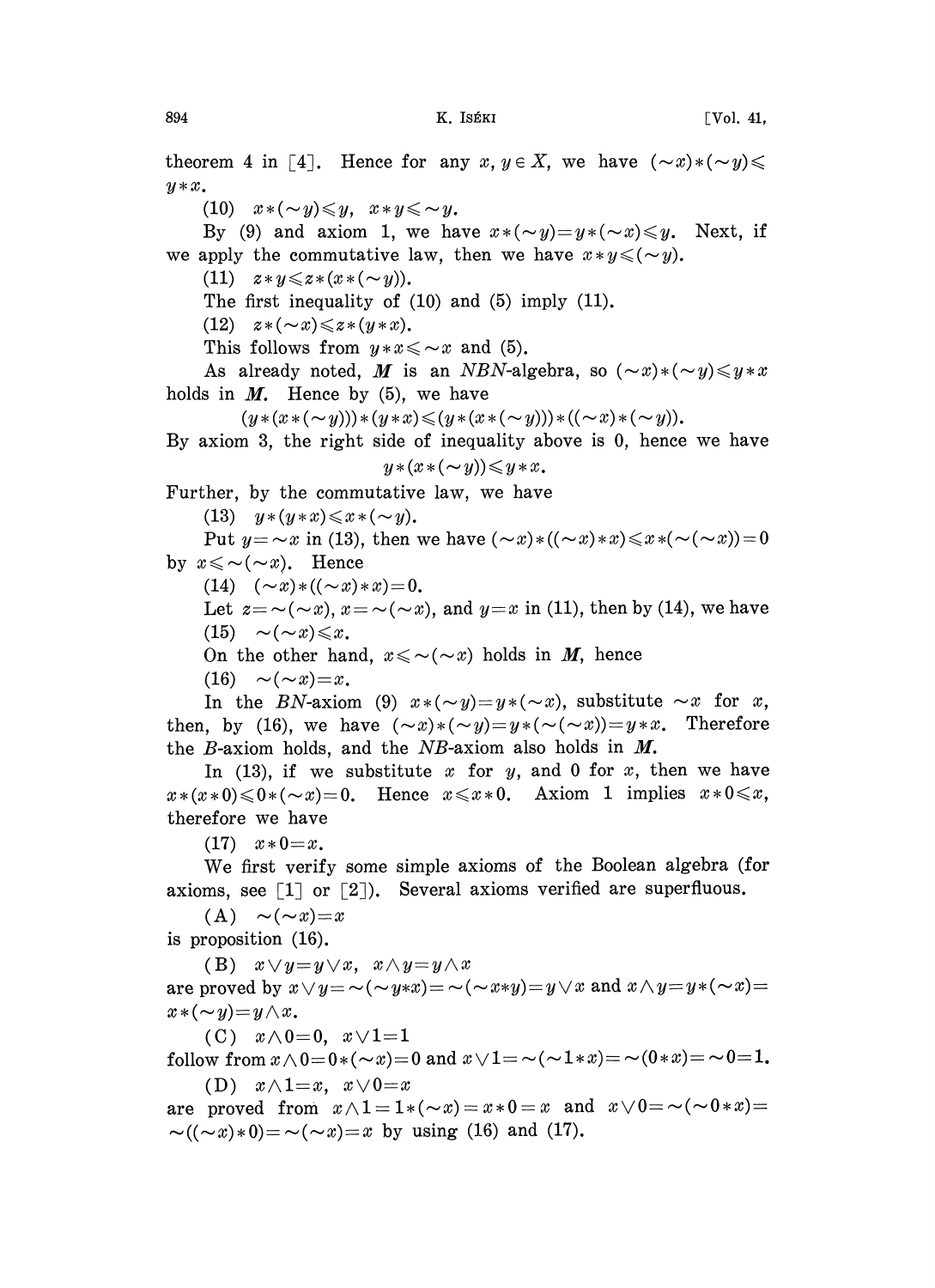(E)  $x \wedge (\sim x)=0$ ,  $x \vee (\sim x)=1$ follow from  $x \wedge (\sim x) = \sim x * \sim x = 0$  and  $x \vee (\sim x) = \sim (\sim (\sim x) * x) =$  $\sim (x * x) = \sim 0 = 1.$ 

(F)  $x \wedge x = x$ ,  $x \vee x = x$ 

are proved by  $x \wedge x = x * (\sim x) = x$ , and  $x \vee x = \sim (\sim x * x) = \sim (\sim x) = x$ by using  $(17)$ .

(G)  $\sim(x \wedge y) = \sim x \vee \sim y$ ,  $\sim(x \vee y) = \sim x \wedge \sim y$ follow from  $\sim(x\wedge y)=\sim(y*(-x))=\sim(\sim(x\wedge x)*(-y))=(-y)\vee(\sim x)=$  $(\sim x) \vee (\sim y)$ , and  $\sim (x \vee y) = \sim (\sim ((\sim y) * x)) = (\sim y) * x = (\sim y) * (\sim (\sim x)) =$  $(\sim x) \wedge (\sim y)$ .

Next we shall prove  $x \wedge (x \vee y) = x$ ,  $x \vee (x \wedge y) = x$ . We first prove (18)  $x*(x*(-y*x))=0$ , i.e.  $x*(-y*x)=x$ .

By  $(13)$  and the *NB*-formula, we have

 $x * (x * (\sim y * x)) \leqslant (\sim y * x) * (\sim x) = (\sim x * y) * (\sim x).$ 

By axiom 1 and (15),  $(\neg x \ast y) \ast (\neg x) \leq (\neg x) \ast (\neg x) = 0$ . Therefore we have the formula (18).

Consider  $x \wedge (x \vee y)$ , then by the definitions of  $\wedge$ ,  $\vee$ , we have  $x \wedge (x \vee y) = x \wedge (\sim(\sim y*x)) = \sim(\sim y*x)*(\sim x) = x*((\sim y)*x)=x$  from (18). By the same technique, we have  $x \vee (x \wedge y) = x \vee (y \ast (\sim x)) =$  $\sim(\sim(y*(-x))\cdot x) = \sim(\sim x*(y*(-x)))=\sim(\sim x)=x.$  Hence

(H)  $x \wedge (x \vee y) = x, x \vee (x \wedge y) = x.$ 

Now we are a position to prove the associative law on  $\wedge$ ,  $\vee$ , and distributive law. If we prove these properties,  $M$  is a Boolean algebra (see  $\lceil 2 \rceil$ ). We shall consider the proof of

(I)  $x \wedge (y \wedge z) = (x \wedge y) \wedge z$ ,  $x \vee (y \vee z) = (x \vee y) \vee z$ . By the definitions of  $\wedge$  and  $\vee$ , we have  $x \wedge (y \wedge z) = (y \wedge z) * (\sim x) = (z * (\sim y)) * (\sim x) = (y * (\sim z)) * (\sim x),$  $(x \wedge y) \wedge z = z * (\sim(x \wedge y)) = z * (\sim(y * (\sim x))) = (y * (\sim x)) * (\sim z)$ 

and

$$
x \vee (y \vee z) = x \vee (\sim (\sim z*y)) = \sim ((\sim z*y)*x) = \sim ((\sim y*z)*x),
$$
  
\n
$$
(x \vee y) \vee z = (\sim (\sim y*z)) \wedge z = \sim (\sim z*((\sim y*x))) = \sim ((\sim y*x)*z).
$$
  
\nTo prove (I), it is sufficient to verify  
\n(19) 
$$
(x*y)*z = (x*z)*y.
$$

By axioms 2 and 1, we have

$$
(x * y) * ((x * z) * y) \leq (x * (x * z)) * y \leq x * (x * z).
$$

From (13) and axiom 1, we have

$$
x*(x*z)\leqslant z*(-x)\leqslant z.
$$

Hence  $(x * y) * ((x * z) * y) \leq z$ . Applying the commutative law, we have  $(x * y) * z \leqslant (x * z) * y$ .

This implies the formula (19).

Therefore, we have that M is a lattice and  $x \vee y$ ,  $x \wedge y$  are supremum, infimum of x and y on the order  $\leq$  respectively.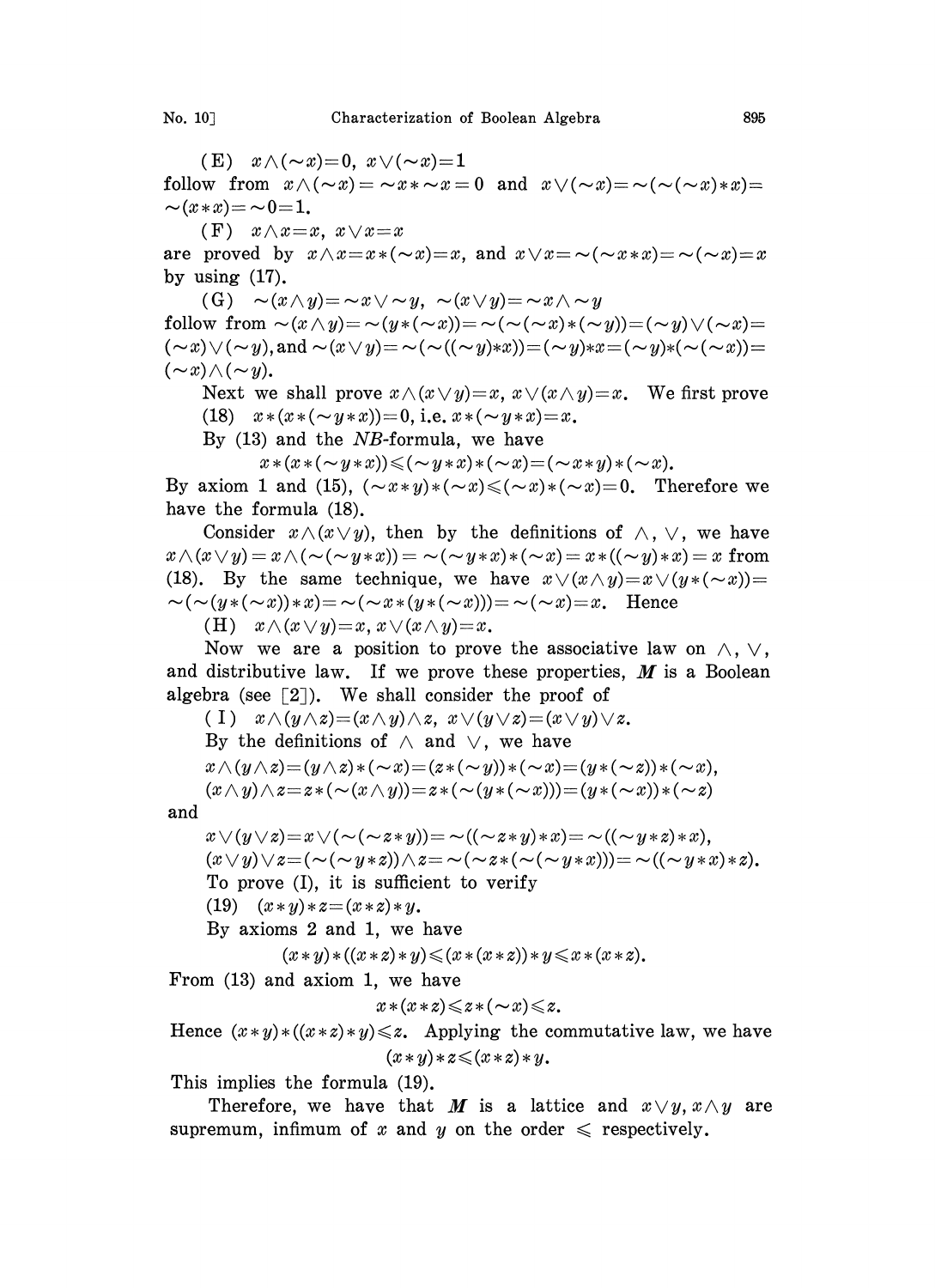Next we shall prove the distributivity. A simple condition by P. Lorenzen that a lattice be distributive is that

(J)  $x \wedge y \leqslant z, x \leqslant y \vee z \text{ imply } x \leqslant z.$ 

(For detail, see H. B. Curry  $\lceil 1 \rceil$ , p. 137.) The first two conditions are respectively expressed by  $y * ( \sim x) \leq z$ ,  $\sim z * y \leq \sim x$ .

From  $y * (\sim x) \leq z$ , we have  $x * (\sim y) \leq z$ . Hence  $x * z \leq \sim y$ .

From  $\sim z \cdot y \leq \sim x$ , we have  $\sim z \cdot \sim x \leq y$ . This shows  $x \cdot z \leq y$ . Since  $M$  is a B-algebra, by axiom 3, we have

$$
x*(x*(-y))\leq x*y.
$$

If we substitute  $x \times z$  for x, then

$$
(x * z) * ((x * z) * (\sim y)) \leq (x * z) * y.
$$

As shown above,  $(x * z) * ( \sim y) = (x * z) * y = 0$ , hence we have  $x * z = 0$ , i.e.  $x \leq z$ .

Therefore we complete the proof of our statement. Conversely we shall check that a Boolean algebra  $B=\langle X, 0, 1, \vee, \wedge, \sim \rangle$  with unit satisfies axioms  $1~5$ , where  $~x$  is the complement of x. B is defined by conditions (A)~(J). We put  $x \cdot y = \neg y \wedge x = \neg (y \vee \neg x)$ .

Then  $x \ast y = 0 \Longleftrightarrow y \wedge x = 0 \Longleftrightarrow x \leq y$ .

Next we have  $x \times y = \sim y \wedge x \leq x$ , which shows axiom 1.

Further  $(x * z) * (y * z) = (\sim z \land x) * (\sim z \land y) = \sim (\sim z \land y) \land (\sim z \land x) =$  $(z \wedge \sim y) \wedge (\sim z \wedge x) = \sim y \wedge \sim z \wedge x = \sim z \wedge (\sim y \wedge x) = \sim z \wedge (x \ast y) =$  $(x*y)*=z$ . This shows axiom 2. On axiom 3,  $x*(y*(-x))=x*(x\wedge y)=x$  $-\alpha(x\wedge y)\wedge x=(\sim x\vee\sim y)\wedge x=\sim y\wedge x=x\wedge(\sim y)=(\sim y)*(\sim x).$  Axioms 4 and 5 follow from the definition of a Boolean algebra.

Hence we have the following

Theorem. A Boolean algebra is characterized by axioms  $1~5$ . Now we shall prove that the concepts of B-algebra (see  $[4]$  and [5]) and Boolean algebra are equivalent. If an algebra  $M$  satisfies axioms  $1\sim 5$ , then by (9) and (16), we have  $x \cdot y = (\sim y) \cdot (\sim x)$ . Therefore  $M$  is a B-algebra. Conversely, the axioms of B-algebra (see [5], axioms  $L 1 \sim L 4$  imply  $x \ast y = (\sim y) \ast (\sim x)$  and  $x \ast (x \ast (\sim y)) \le$  $x * y$  (see [4] and [5]). Hence  $x * (y * (\sim x)) = x * (x * (\sim y)) \le x * y =$  $(-y)*(x)$ , which is axiom 3. Therefore we can formulate the following

Theorem. The concept of B-algebra coincides with the concept of Boolean algebra.

## References

- [1] H. B. Curry: Foundations of mathematical logic. New York (1963).
- [2] P. R. Halmos: Lectures on Boolean algebras. Princeton (1963).
- [3] K. Iséki: On axiom systems of propositional calculi. IV. Proc. Japan Acad.,